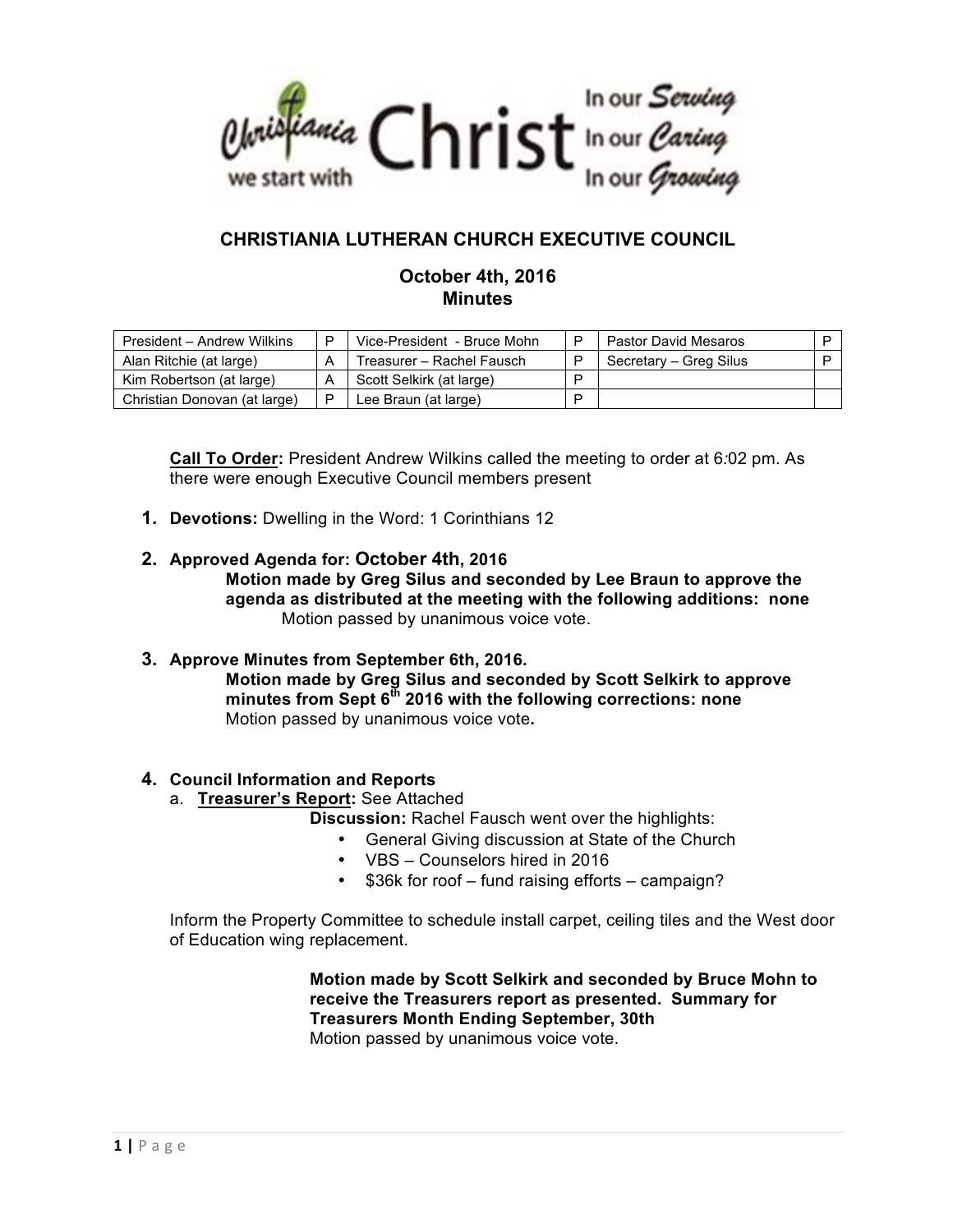**b. Pastor's Report:** see entire report below Highlights discussed:

> **Motion made by Lee Braun and seconded by Scott Selkirk to receive the Pastor's Report**

Motion passed by unanimous voice vote.

- **c. CYF Leader Report:** No report
- **d. Ministry Board Report and Ministry Team Reports:** N/A
- **e. Property Committee Report:** see report below

## **5. Action Items from Ministry Board and Ministry Team** – none

## **Action Items from Property Committee:**

BE IT RESOLVED, That the Christiania Lutheran Church Executive Council hereby approves the Décor Advisory Committee moving forward with the purchase of carpeting for the Education Wing and Youth Room (knowing that the estimate can be between \$20,000 -\$25,000) and report back to the November Council meeting with the exact figures and request for authorization to purchase carpeting for the Education Wing and Youth Room at that time.

**Motion made by Greg Silus and seconded by Scott Selkirk that the Christiania Lutheran Church Executive Council hereby approves** moving forward with the purchase of carpeting for the Education Wing and Youth Room (knowing that the estimate can be between \$20,000 -\$25,000) and report back to the November Council meeting with the exact figures and request for authorization to purchase carpeting for the Education Wing and Youth Room at that time.

Motion passed by unanimous voice vote.

BE IT RESOLVED, That the Christiania Lutheran Church Council hereby approves the Christiania Lutheran Church Burial Policy, effective January 1, 2017, as presented to Council on October 4, 2016, and hereby directs future burial receipts to be deposited into the Christiania Lutheran Church Cemetery Maintenance account.

**Motion made by Lee Braun and seconded by Scott Selkirk that the Christiania Lutheran Church Executive Council** hereby approves the Christiania Lutheran Church Burial Policy, effective January 1, 2017, as presented to Council on October 4, 2016, and hereby directs future burial receipts to be deposited into Christiania Lutheran Church Cemetery Maintenance account.

Motion passed by unanimous voice vote.